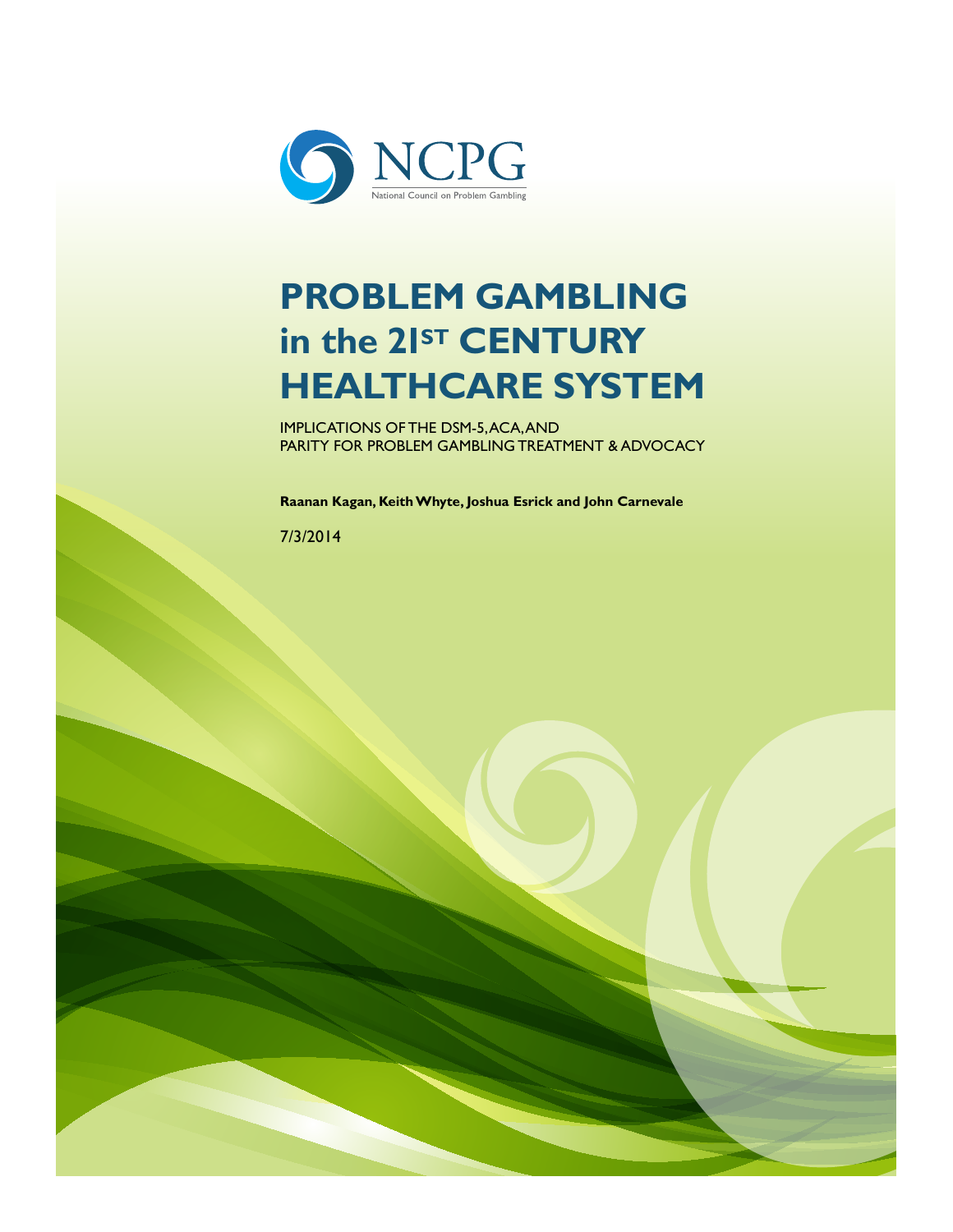Problem Gambling in the 21st Century Healthcare System

# **CONTENTS**

| The Changing DSM Diagnosis: Gambling Disorder2              |
|-------------------------------------------------------------|
|                                                             |
|                                                             |
| The ACA & Problem Gambling Treatment: An Intuitive Case  5  |
|                                                             |
| How the ACA Enhances Benefits:                              |
|                                                             |
| Problem Gambling & Behavioral Health Parity Legislation 8   |
| A Roadmap for Problem Gambling Advocacy                     |
| Prepare for the EHBs Using the "Intuitive Case"             |
| Strengthen the Case for Problem Gambling Treatment 11       |
| Establish Concrete Prevalence Data and Support Research  12 |
|                                                             |
|                                                             |

#### **INTRODUCTION**

Symbolized by its reclassification within the American Psychiatric Association's (APA) Diagnostic and Statistical Manual of Mental Disorders (DSM), the scientific and clinical community clearly accepts problem gambling as a clinically diagnosable behavioral health condition with proven, effective treatments. With the behavioral health landscape shifting under the Patient Protection and Affordable Care Act (ACA) and the Mental Health Parity and Addiction Equity Act (M2HPAEA), the changing environment offers an opportunity to further embed problem gambling within mainstream healthcare. This report examines the opportunities under these new laws and offers recommendations for effective problem gambling advocacy in the 21st century healthcare system.

# **WHAT IS PROBLEM GAMBLING?**

Problem gambling is gambling behavior that causes disruptions in any major area of life: psychological, physical, social, or vocational. The term "problem gambling" includes but is not limited to the condition previously known as "pathological" or "compulsive" gambling (now "gambling disorder"), which is a progressive addiction characterized by increasing preoccupation with gambling, a need to bet more money more frequently, restlessness or irritability when attempting to stop, "chasing" losses, and loss of control manifested by continuation of the gambling behavior in spite of mounting, serious, negative consequences.

As used in this report, the term "problem gambling" includes behavior that does not meet the clinical definition of gambling disorder (or previous diagnoses) but exceeds the limits of social or professional gambling, causing major life disruptions. Importantly, a single incident of problems associated with gambling (e.g. short-term chasing behavior) may not constitute problem gambling unless it causes major life disruptions. Though not meaning to limit our discussion to clinically diagnosed problem gambling, the American Psychiatric Association's (APA) Diagnostic and Statistical Manual of Mental Disorders (DSM) has long been recognized as the standard classification of mental disorders for mental health professionals in the United States, so this report will consider the history of the DSM's classification of problem-gambling-related conditions.

### **THE CHANGING DSM DIAGNOSIS: GAMBLING DISORDER**

Published in 2013, the APA's fifth edition of the Diagnostic and Statistical Manual of Mental Disorders (DSM-5) recognizes "gambling disorder" as a diagnosable condition under the category "Substance-Related and Addictive Disorders" (American Psychiatric Association, 2013). According to the DSM-5, gambling disorder is "persistent and recurrent problematic gambling behavior leading to clinically significant impairment or distress," as indicated by an individual exhibiting four (or more) of nine (9) symptoms in a 12-month period. But this characterization represents a departure from previous editions of the DSM, which continually revisits its classifications in light of new scientific evidence.

Under the DSM-IV, which governed the APA diagnoses from 1994 to 2013, "pathological gambling" was characterized by "persistent and recurrent maladaptive gambling behavior," grouped under "Impulse-Control Disorder Not Elsewhere Classified," along with kleptomania, pyromania, trichotillomania, and intermittent explosive disorder (American Psychiatric Association, 1994). But with the publication of the DSM-5, clin-not involve the ingestion of substances have ically diagnosable problem gambling (gambling disorder) has been reclassified in light of new scientific evidence, recognizing the link between problem gambling and substance use disorders (SUDs). The reclassification came as only one disorder—gambling disorder—has the APA sought to clarify the diagnosis and treatment of gambling disorder, sufficient data to be included in this [Addictive increase its recognition, and improve research (O'Brien, 2011; Petry, Blanoc, Disorders] section." – DSM-5& Stinchfield, 2013; Rennert, 2014). "Although some behavioral conditions that do similarities to substance-related disorders,

The APA makes the case for characterizing gambling disorder as an addictive disorder, noting explicitly that, "although some behavioral conditions that do not involve the ingestion of substances have similarities to substance-related disorders, only one disorder—gambling disorder—has sufficient data to be included in this [Addictive Disorders] section." Furthermore, the DSM-5 justified the inclusion by noting "this [Addictive Disorders] chapter also includes gambling disorder, reflecting evidence that gambling behaviors activate reward systems similar to those activated by drugs of abuse and produce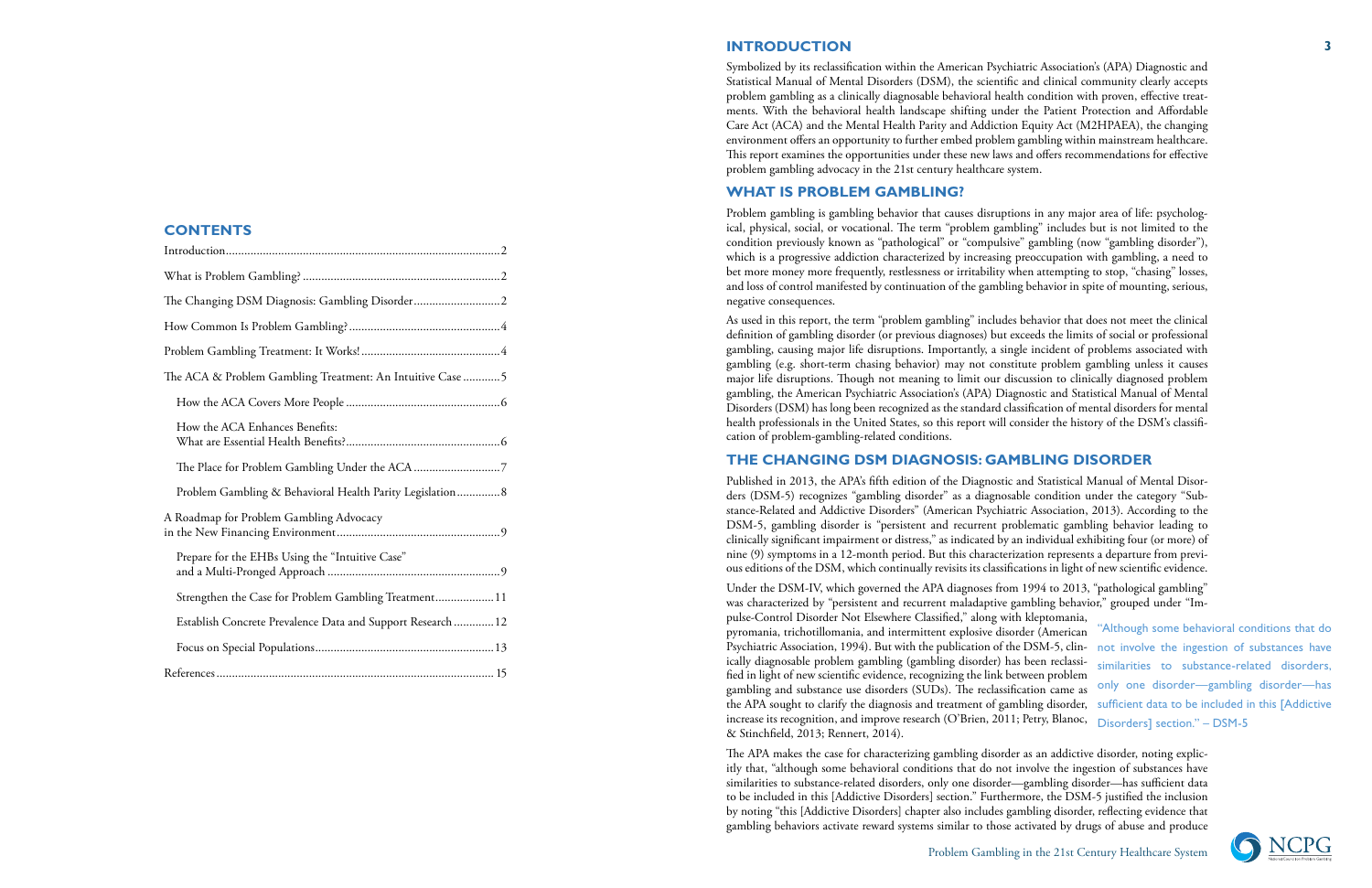Problem Gambling in the 21st Century Healthcare System



**4** some behavioral symptoms that appear comparable to those produced by the substance use disorders." and a 73.6 percent rate of abstinence from gambling one year after treatment, and statistically significant **5** some behavioral symptoms that appear comparable to those produced by the substance use disorders." The DSM-5 goes on to explain that other conditions, (like "sex addiction") are "not included because at this time there is insufficient peer-reviewed evidence to established the diagnostic criteria and course descriptions needed to identify these behaviors as mental disorders."

Of course, a change to the DSM only marks the canonization of a scientific shift that preceded it. Recognition by the DSM requires a body of clinical and scientific evidence. Not surprisingly, a plethora of research has documented the similarities between SUDs and gambling disorder (Frascella, Potenza, & Brown, 2010). After examining clinical and phenomenological similarities, genetic features, personality and neurocognitive features, neural features, and the body of treatments, in 2010, one researcher concluded that, "existing data suggest a particularly close relationship between pathological gambling and substance dependence" (Frascella, Potenza, & Brown, 2010).

Beyond the implications for treatment and insurance coverage, the codification of gambling disorder as an addictive disorder within the DSM-5 is also important for its cultural significance. Like substance abuse, problem gambling has long faced the social stigma of being a "moral failing" rather than a medical condition—a condition thought to stem from lack of will power. Years of addiction science have battled this stigma, and the inclusion and placement of gambling disorder within the DSM-5 should serve as yet more authoritative determination that problem gambling is a diagnosable disorder and not and not a weakness of will or a failure of character.

"Assuming conservative prevalence rates, Research-also-shows-that-problem-gamblers—and-particularly-individuals with gambling disorder—are more likely to have other health problems (American Psychiatric Association, 2013). In particular, problem gamblers adults with gambling disorder and more than are more likely to be dependent on alcohol; abuse other drugs; suffer from depression, bipolar disorder, and anxiety disorder; and experience certain somatic illnesses (Petry N. , 2008). Though few thorough social cost studies

### **HOW COMMON IS PROBLEM GAMBLING?**

There is no single consensus figure for the prevalence of problem gambling, in part because the terms used to describe the condition (and the tools used to screen for it and asses it) are continually evolving. Prevalence estimates for the DSM-IV's "pathological gambling" diagnosis range from 0.4% to 3.4% among U.S. adults (Shaffer, Hall, & Vander Bilt, 1999; Stea & Hodgins, 2011; Toce-Gerstein, Gerstein, & Volberg, 2009). Estimates for problem gambling—which has a less restrictive definition clinically and colloquially—may be higher. In fact, examining global prevalence, one meta-analysis found that prevalence may range from 0.5% to 7.6%, with an average of 2.3% (Williams & Volberg, 2012). Notably, though the DSM-5 cites a prevalence rate of 0.2% to 0.3% for its diagnosis of "disordered gambling," most research indicates that prevalence is much higher. Assuming conservative rates of 1.1% for gambling disorder and 2% for cumulative problem gambling, the U.S. is home to more than 3.4 million adults with gambling disorder and 6.2 million problem gamblers.

exist, based on the National Gambling Impact Study Commission, the NCPG estimates that the social cost of gambling programs was \$7 billion in 2011, including job loss, bankruptcy, and criminal justice costs (Whyte, 2011). Given that problem gambling has such a profound effect not only on the gamblers and their families but on the entire country, we face both a moral and financial obligation to offer treatment for problem gamblers.

#### **PROBLEM GAMBLING TREATMENT: IT WORKS!**

The body of evidence is sufficiently robust to declare that problem gambling treatment works. Findings from randomized control trials published in peer-reviewed journals support the larger body of evidence from state-sponsored treatment programs, showing that specific treatments lead to improved outcomes among problem gamblers (Gooding & Tarrier, 2009; Pallessen, Mistem, Kvale, Johnsen, & Molde, 2005).

State-funded treatment in Oregon, Arizona, and Nevada have all shown significant improvements among problem gamblers that complete treatment. In Arizona, 97 percent of those who completed treatment reported reduced participation in gambling activity (Bernhard, 2009). Meanwhile, Oregon's treatment program reported a 40 percent drop in suicidal ideation, a 75 percent decrease in illegal acts,



the U.S. is home to more than 3.4 million 6.2 million problem gamblers."

improvements on numerous quality of life indicators, including physical health and emotional well-being (Moore, 2013). Similarly, 91 percent of study participants in Nevada's state-sponsored program reported reduced gambling frequency during treatment and 66 percent reported abstinence from gambling (Brenhard, Crossman, & Cross, 2007).

Yet not all treatment is equal and randomized control trials present the best opportunity to improve treatment and outcomes. A critical review of treatment for gambling disorder by Stea and Hodgins evaluated each of seven specific treatment approaches, (1) psychoanalytic/psychodynamic; (2) Gamblers Anonymous; (3) behavioral treatments; (4) cognitive and cognitive behavioral therapies; (5) brief, motivational, and self-directed interventions; (6) pharmacotherapies; and (7) family therapy. Despite numerous methodological difficulties, the authors used a modified application of the APA's Division 12 clinical psychology guidelines to determine that the strongest evidence based exists for CBT; particular behavioral treatments; particular brief, motivational, and self-directed treatments; pharmacotherapies; and select family therapies (Stea & Hodgins, 2011).

In spite of the ever-growing body of scientific evidence, while most states fund limited treatment programs for problem gamblers, most health insurers have not "embraced" gambling disorder treatment as a covered benefit. With the newly restructured DSM-5, the growing body of research supporting formal treatment for problem gambling, and the wave of new behavioral health legislation, the tide may be shifting toward inclusion of problem gambling treatment within the cannon of accepted behavioral health treatments.

#### **THE ACA & PROBLEM GAMBLING TREATMENT: AN INTUITIVE CASE**

As treatment for problem gambling continues to establish a foothold within both "behavioral health" and the broader U.S. healthcare system, changes enacted under the Patient Protection and Affordable Care Act (the ACA) offer intuitive inroad into the mainstream. Signed into law in 2010 and colloquially known as "ObamaCare," the ACA enacted numerous provisions designed to reduce healthcare costs, improve the quality of care, and expand coverage. The ACA's provisions attempt to expand coverage in two major ways: by covering the uninsured and by ensuring that covered benefits meet certain minimum standards. Through these efforts, the ACA intends to secure broad coverage for millions of individuals—including behavioral health coverage. And though the ACA does not enumerate a complete set of covered conditions, gambling disorder clearly falls within the law's behavioral health benefit.

The ACA seeks to cover more people through a combination of public and private coverage, and the Congressional Budget Office (CBO) estimates that the law will cover 26 million previously uninsured individuals by 2024 (CBO, 2014). To accomplish this, the ACA employs three principle mechanisms: (1) the "individual mandate," (2) insurance marketplaces and accompanying federal insurance subsidies, and (3) an optional Medicaid expansion. $^{\rm 1}$  In addition, to ensure that this new coverage provides a minimum level of benefits, the ACA established 10 mandatory "essential health benefits" (EHBs), which include, "mental health and substance use disorder services, including behavioral health treatment."

When combined with the marketplace plans and Medicaid expansion, EHB provisions are designed to ensure that newly covered Americans receive a certain set of benefits—deemed "essential" by the Congress. That these "essential" benefits include behavioral health coverage is emblematic of the nation's continuing shift toward embracing behavioral health as part of an integrated notion of healthcare. However, the exact nature of covered benefits is vague and many details are left to states. These details will be crucial in determining how the ACA affects problem gambling treatment.

#### **How the ACA Covers More People**

The "individual mandate" requires most Americans to obtain health insurance or pay a penalty. Coupled with that mandate, the ACA has created Affordable Insurance Marketplaces (also known as Health Exchanges) and subsidizes private coverage purchased through those marketplaces for people earning up to 400 percent of the federal poverty level (FPL). In addition, the ACA's changes to the Medicaid

<sup>1</sup> The law includes numerous other relevant provisions, including the employer mandate.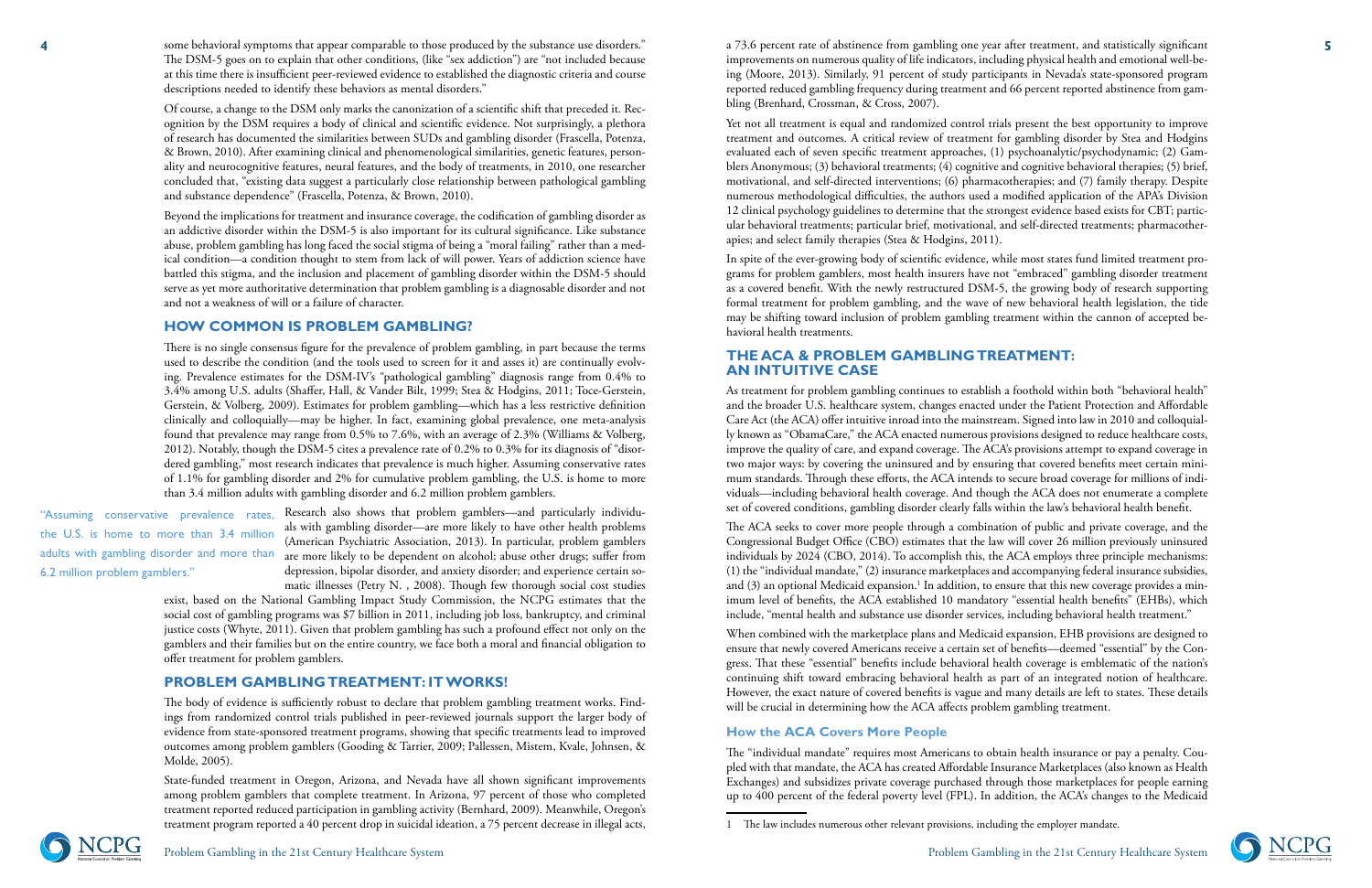#### Problem Gambling in the 21st Century Healthcare System



system further expand public coverage for the neediest Americans. While many believe that Medicaid already provided healthcare for all low-income Americans, states are only required to cover low-income individuals in certain groups (e.g., pregnant women, parents with young children, etc.). Under the optional expansion, states may cover residents up to 138 percent of the FPL.

With the ACA set to bring insurance coverage to millions of new people, the implementation of this landmark legislation presents the perfect opportunity to ensure that affected plans cover all legitimate health conditions. If newly insured individuals can access the full range of behavioral health benefits, the ACA will truly have altered the behavioral health financing landscape forever. And if those 26 million previously uninsured people can access treatment for problem gambling, the ACA will have played a tremendous role in bringing problem gambling into the mainstream of the American health care system.

#### **How the ACA Enhances Benefits: What are Essential Health Benefits?**

To ensure that the law provides good coverage, the ACA enacted measures to ensure that newly cov ered individuals—and many others—have a sufficient scope of coverage under both public and private plans. Beginning in 2014, the ACA established 10 mandatory "essential health benefits" (EHBs) for newly eligible Medicaid enrollees and most individual and small group health plans. The mere exis tence of EHBs ensures that millions of Americans will be assured access to a basic set of health bene fits that incorporates "mental health and substance use disorder services, including behavioral health treatment." 2 However, much of EHB implementation rests with states and the exact nature of covered services remains imprecise.

As a transitional policy until 2016, states must select a pre-existing health insurance plan to serve as a benchmark, dictating the minimum coverage for affected private plans and Medicaid expansion enrollees. 3 States are required to choose from 1 of 10 plans 4 to serve as their benchmarks; however, 26 states elected not to make a selection, thereby defaulting to a Federally selected plan (Corlette, 2013). In addition, states have the flexibility to specify individual services within EHB categories, or include additional services outside the scope of the EHBs in their benchmark. 5 Under these transitional regula tions, states may include state-required mandates in their benchmark selection. Many states have taken this opportunity to mandate coverage for specific behavioral health conditions or treatments; however, the transitional policy requires states to defray the cost of any coverage requirements that were not in effect under state law prior to December 31, 2011. Whether this will change under final EHB policy is unclear.

Given the process by which EHB benchmarks are currently established, the place for disordered gam bling treatment remains murky. However, the spirit of the EHB language—if not the policy—appears to require problem gambling coverage regardless of whether states specifically mandate it. In addition, there are several avenues through which the place for gambling disorder treatment can be established and clarified in the coming years. At the state level, changes to the EHB benchmarks for 2015 could stipulate coverage. While, though HHS has not yet announced a policy, the 2016 EHB rules will pro -

# **The Place for Problem Gambling Under the ACA**

An overwhelming body of evidence—spanning the scientific and clinical communities—now recog nizes some form of problem gambling as an addictive disorder, falling under the umbrella of either "mental health" or "behavioral health." Given that the ACA's EHB language takes care to include both "mental health and substance use disorders" as well as "behavioral health treatment," the law's intention is clear. Within that category, the ACA was designed to ensure that affected plans cover conditions that have been recognized by the appropriate clinical and scientific authorities. But the ACA's process for implementing EHBs strays from that legislative intent, leaving practical ambiguity.

The behavioral health authorities are unified in their conclusion that gambling disorder is so closely re lated to substance use disorders that they categorize them under the single category of "addictive disor ders." In the newly published DSM-5, the APA makes the case that the clinically diagnosable condition of "gambling disorder"—is not only a scientifically recognized "mental disorder" but also an "addictive disorder" akin to substance use disorders (American Psychiatric Association, 2013). Furthermore, the American Society of Addiction Medicine (ASAM) includes gambling disorder under "emerging un derstanding of addiction" within its published treatment placement criteria and crosswalks the existing SUD criteria for application to gambling disorder (American Society of Addiciton Medicine, 2013). The inclusion of gambling disorder in both the DSM-5 and the 2013 edition of the ASAM criteria provides seemingly irrefutable evidence that the clinical community fully accepts the legitimacy of both the condition and its treatment.

Yet the current structure of the ACA's EHBs creates a disconnect between the law's apparent intentions and its practical application. Though one primary aim of the ACA was to ensure that that Americans' coverage met certain minimally acceptable standards that Congress deemed "essential," the ACA cur rently sets those standards by referring to states' to pre-existing "benchmark" plans"—that is, by using existing insurance plans as the standard for future plans. This process, in turn, appears to allow new plans to avoid coverage for gambling disorder—not because of the legitimacy the condition or because the law intended to exclude gambling disorder, but simply because the practical implementation relies on previously existing plans. While upcoming policy changes under the 2016 Federal EHB regulations may affect this reality, HHS has not yet provided any information on those regulations or the process for determining them.

At this writing, state EHB packages do not explicitly include or exclude gambling disorder, leaving the matter open to interpretation. As late as 2011, HHS noted that the implications of EHBs on be havioral health were ambiguous. The department found that, "the extent to which plans and products cover behavioral health treatment, a component of the mental health and substance use disorder EHB category, is unclear. In general, plans do not mention behavioral health treatment as a category of services in summary plan documents" (Centers for Medicare & Medicaid Services, 2011). But states may choose to update their benchmark plans for 2015, which may offer an early opportunity to clar ify or buttress coverage. And HHS (as well as states) must revisit EHBs for 2016, presenting a major opportunity to clarify coverage for future plan years at the Federal level—potentially listing gambling disorder as an explicitly covered condition. In addition, despite the ambiguity surrounding the appli cation of EHBs to behavioral health coverage, the ACA is not the only legislation that aims to enhance behavioral health benefits. Other legislative actions that expand behavioral health coverage may also have implications for problem gambling treatment.

## **Problem Gambling & Behavioral Health Parity Legislation**

Though the ACA's EHBs present one promising inroad for problem gambling treatment, other legisla tive avenues offer opportunities as they seek to level the playing field between "general" healthcare and behavioral health. Recent federal legislation (and a tremendous amount of state legislation) has sought to ensure equality of coverage—or parity—for behavioral health conditions. The 2008 Mental Health Parity and Addiction Equity Act (MHPAEA or the "Parity Act") does not require plans to offer behav ioral health benefits. Instead, for nearly all individual and large-group plans that offer behavioral health coverage, MHPAEA requires that they offer those benefits "at parity" with general health coverage. But despite the law's clear intent, the definition of "parity" is far from straightforward.

vide an opportunity to implement a Federal change that would affect all states. 2 Though some other EHBs are condition-specific (e.g., "maternity and newborn care") most are broader ben efit categories (e.g., "emergency services," "prescription drugs," and "laboratory services" etc.).

<sup>3</sup> States are not required to select the same benchmark for both private plans and the Medicaid expansion, and the list of eligible options differs for each.

<sup>4</sup> For private plans, states could choose from: any of the three largest small group plans, by enrollment; any of the three largest state employee plans, by enrollment; any of the three largest national Federal Employees Health Benefits Program (FEHBP) plans, by enrollment; or the HMO plan with the largest non-Medic aid enrollment in the state. For the Medicaid expansion, states could choose from the largest national FE - HBP plan, by enrollment; the largest state employee plan, by enrollment; the HMO plan with the largest non-Medicaid enrollment in the state; or any other pre-existing plan approved by HHS.

<sup>5</sup> Many states may require legislative action to establish these mandates.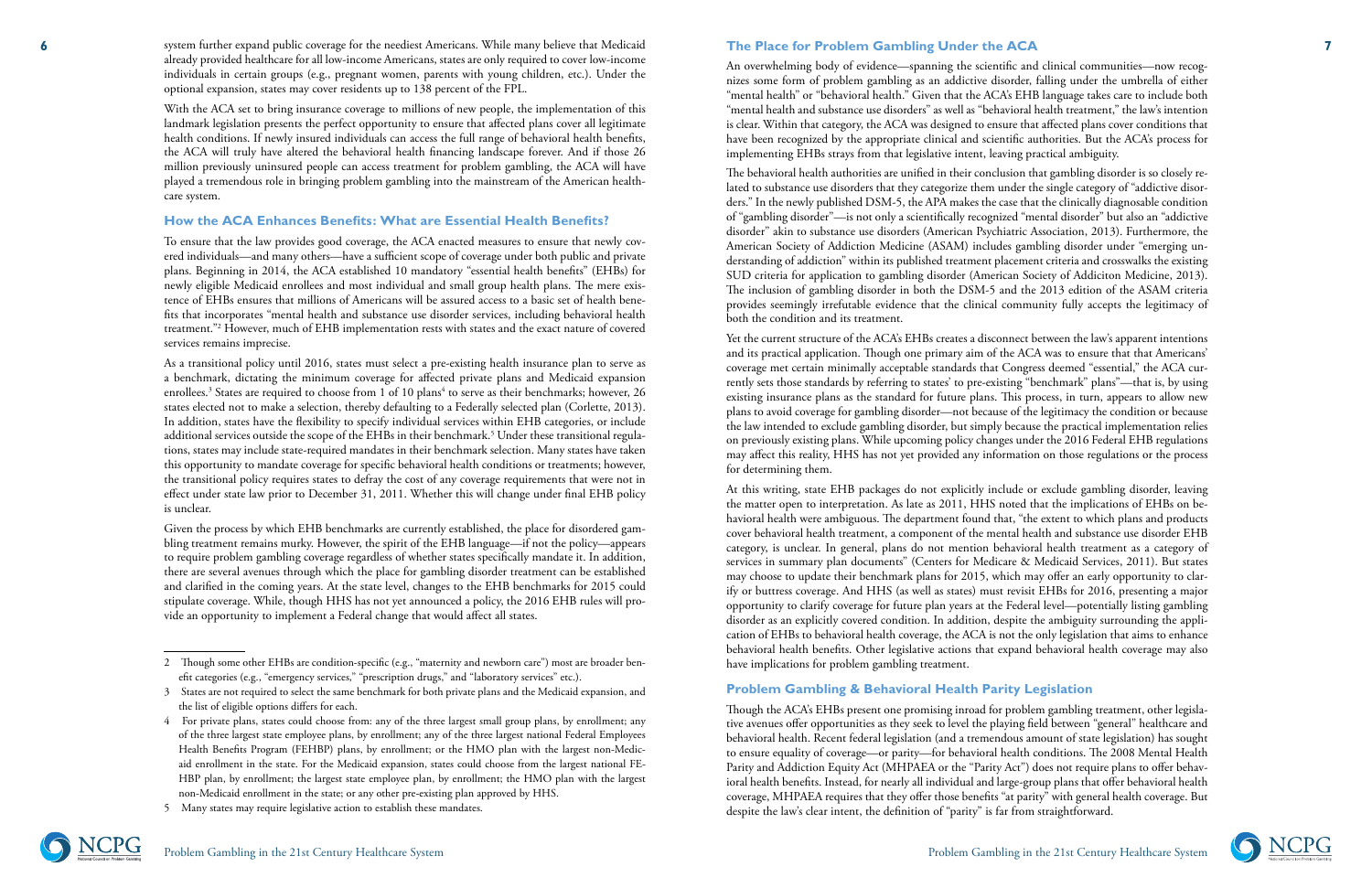**8**

Problem Gambling in the 21st Century Healthcare System



As with the ACA's EHBs, the true ramifications of MHPAEA are determined by its implementation, and the actualization of coverage "at parity" has proven challenging. MHPAEA does not stipulate a set of covered conditions or treatments. Under its current implementation, for applicable plans, MH - PAEA requires parity between behavioral health benefits and medical/surgical benefits (e.g., inpatient in network and inpatient, out-of-network) as well as general equivalence of annual and lifetime dollar limits, financial requirements, and treatment limitations (Centers for Medicare & Medicaid Services, 2013). While there is a synergistic effect between ACA (and state-level) coverage requirements and MHPAEA's parity requirements, neither outlines specific covered conditions or settles the issue of cov erage for gambling disorder. Yet, like the ACA's EHBs, the spirit of MHAPEA goes beyond the current state of implementation.

Like substance use before it, the problem gambling field has come a long way. Problem gambling advocates must think strategically about how to position the field within the new financing environ ment created by the ACA and MHPAEA. The recommendations in this section seek to provide a roadmap for gambling advocates to navigate the 21<sup>st</sup> century healthcare environment in four broad

An intuitive reading of a parity requirement would not permit insurers to exclude behavioral health conditions without a clinical justification, just as they are not permitted to deny coverage for "general health" conditions without a medical justification. The inclusion of gambling disorder within the DSM-5 and the continually evolving definition of behavioral health parity may provide yet another avenue for establishing broad insurance coverage for gambling disorder treatment. If advocacy efforts can shape the implementation of parity laws to include treatment for gambling disorder, when taken together, the additive effect of the ACA and MHPAEA could ensure that 62.5 million American's receiving expanded behavioral health coverage also receive access to problem gambling benefits (Beronio, 2013).

#### **A ROADMAP FOR PROBLEM GAMBLING ADVOCACY IN THE NEW FINANCING ENVIRONMENT**

- advocacy areas: Prepare for the EHBs Using the Intuitive Case and a Multi-Pronged Approach
- Strengthen the Case for Problem Gambling Treatment
- Establish Concrete Prevalence Data and Support Research
- Focus on Special Populations

#### **Prepare for the EHBs Using the "Intuitive Case" and a Multi-Pronged Approach**

The implementation of the ACA's EHBs renders the next several years both crucial and complex for problem gambling treatment. While a considerable amount of control may rest with states, the Federal government retains preemptive authority over EHB implementation. In addition, multiple waves of EHB deadlines over the next several years further complicate the advocacy agenda. A multi-pronged approach will likely prove most effective for navigating the sea of changes to come, focusing on (1)

- state-level policymakers and legislators, (2) Federal policymakers, and (3) legal action. **Focus on States.** Under HHS' current interpretation of the ACA, the bulk of EHB implementa tion decisions were designed to occur at the state level, and states have considerable authority over the insurance products sold within their jurisdiction. States are permitted to outline specific EHB coverage requirements and have the opportunity to update their EHB requirements for 2015. In addition, states will need to respond to HHS' forthcoming regulations for 2016 and onward. Ad vocacy campaigns directed at state legislators and policymakers offer an opportunity to establish a "foot in the door" with a particular state, establishing precedent for future action. However, while some states may be able to require EHB coverage through their Departments of Insurance, many
	- will likely require legislative action to mandate coverage for particular conditions. **Work with Insurance Commissioners and Legislators**: States that wish to modify their EHBs for 2015 must finish those regulations during 2014, leaving only a small window for advocacy prior to that deadline. Nevertheless, state insurance regulators or legislators are empowered to enforce condition-specific requirements over and above the ACA's EHB standards. Even after the 2015 EHBs have been established, insurance regulators and state legislators will likely con tinue to play a pivotal role in implementing EHBs after 2016. These policymakers may be the

most straightforward path to universal problem gambling coverage in a particular state.

- **Engage with Single State Agencies (SSAs) & Other Relevant Departments**: Most states (42) already provide public funding for substance abuse treatment. Given the new healthcare environment, problem gambling advocacy should seek to go beyond state insurance commis sioners and legislators to involve their single state agencies (SSAs) for substance abuse or other state departments responsible for problem gambling treatment. Though states vary, the SSA is often the agency responsible for publicly funded problem gambling treatment and is likely the "expert agency" on problem gambling within the state government. States that consider add ing problem gambling treatment as a mandatory benefit are likely to seek guidance from their SSAs as part of that process. In addition, states that consider expanding their own problem gambling treatment programs will surely work closely with their SSA to establish standards, best-practices, and billing procedures. By working with these entities, advocates can also help bridge the gap between programmatic experts at SSAs and states' Medicaid programs—open ing up new revenue streams and further bringing problem gambling treatment into "main stream" healthcare.
- **Explore Coverage Through State Medicaid Programs**: While Oklahoma already providers Medicaid funding to treat individuals diagnosed with either "pathological" or "problem" gam bling, most states do not. Working toward Medicaid coverage offers the chance for immediate tangible benefits—that is, problem gambling coverage for Medicaid enrollees—and a prom ising "foot in the door" for eventual coverage by private payers. In addition, because secur ing Medicaid coverage requires Federal involvement, a strategy focused on securing Medicaid funding for problem gambling treatment also expands Federal support, which can ultimately pay dividends through other HHS programs and policies. Working with the Oklahoma Health Care Authority to learn about their experience with CMS may be a valuable place to start.
- **Seek Federal Technical Assistance**: State-based policymakers should request Federal technical assistance (TA) on problem gambling and the integration of problem gambling services into existing healthcare infrastructure. In addition to gaining valuable information from Federal authorities, these requests show Federal policymakers that problem gambling is a developing area of interest at the state level. TA requests will also make Federal authorities develop doc umentation on problem gambling services, carving out a space for problem gambling within the Federal healthcare policymaking apparatus. Of course, problem gambling TA can take many forms, including programmatic and best-practice requests to agencies like SAMHSA or HRSA or billing and payment information requests to agencies like CMS.
- Target HHS & Work with SAMHSA. Though states have considerable control over EHB implementation and local insurance regulations, the current EHB regulations are temporary, and HHS must issue new regulations prior to 2016. No information is yet available on the particulars of HHS' plans or the timetable for them, but HHS has the authority to restructure EHBs and will need to finalize a rule during 2015. While a total restructuring seems unlikely, HHS seems to have the authority to require coverage for specific conditions—or to clarify the implications of a particular EHB. As a result, targeting HHS prior to 2016 offers a chance to effect change for all states simultaneously. Advocates should respond to all relevant Requests for Information, Notic es, and Proposed Rules to ensure that HHS officials are cognizant of the problem gambling issues at every stage of the EHB rule-making process. In addition, it is important to secure passage of legislation such as the Comprehensive Problem Gambling Act that provides formal authorization for HHS (and all its component agencies and offices) to address gambling addiction. Because the behavioral health EHB is particularly complicated and HHS has previously noted that its imple mentation will not be simple, HHS is likely to turn to SAMHSA as its in-house expert on be havioral health conditions. Working with SAMHSA to establish a position of problem gambling treatment could, in turn, help promulgate that view throughout HHS. State technical assistance requests can also help establish the need for HHS to clarify the application of EHBs to problem gambling treatment.
- **Support Legal Action**. Though future regulations may clarify the issue, existing law is probably too vague to be dispositive on problem gambling. And insurance companies are not likely to begin covering a new condition without an incentive or mandate. Though policy and regulatory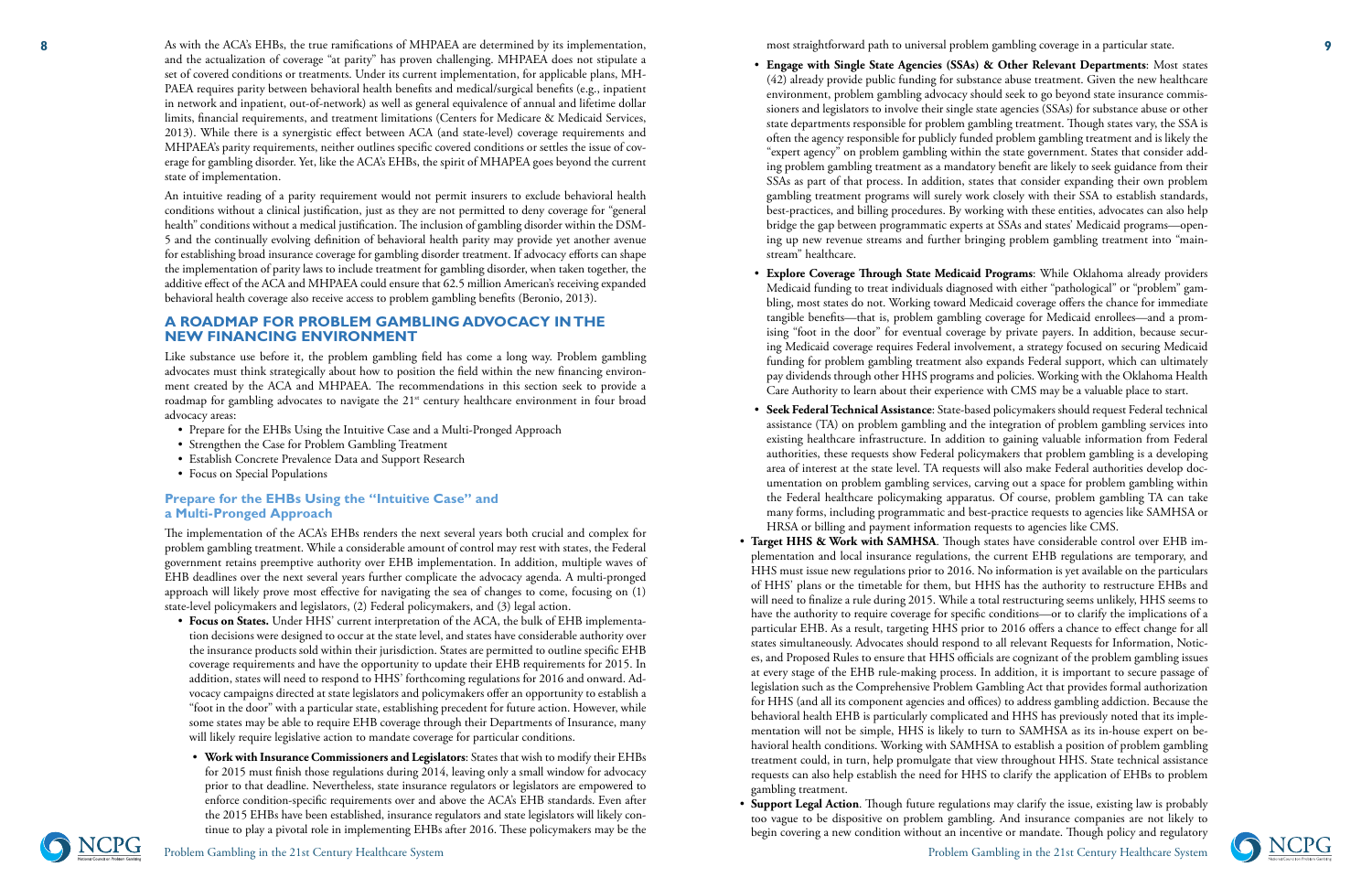agencies may settle the issue, a lawsuit (or many) contesting a coverage denial may be required to determine the precise effects of EHBs and MHPAEA on treatment for gambling disorder.

#### **Strengthen the Case for Problem Gambling Treatment**

While the APA and ASAM have accepted gambling disorder and its treatment, much work remains. Arguments for the inclusion of problem gambling treatment within the healthcare system must con vince not only behavioral health experts but also those outside the behavioral health field: insurers, regulators, providers, clients, and the general public. These recommendations focus on ways to sharpen and improve the arguments for problem gambling coverage and enhance the existing body of evidence supporting that coverage.

- **Distinguish Between Problem Gambling and Gambling Disorder**. With problem gambling treatment preparing to move into the healthcare mainstream, advocates should distinguish be tween "problem gambling" and the more restrictive, clinically recognized, "gambling disorder." Payers and providers—particularly private insurers—are unlikely to pay for non-diagnosable be havioral health conditions. While an advocacy organization's mission may be oriented around the broader condition, advocates should be careful with their terms, restricting certain claims or requests only to "gambling disorder"—at least for now.
- **Distinguish Between Types of Treatment**. At this writing, some forms of treatment for gam bling disorder are better supported than others. With the legitimacy of gambling disorder estab lished, advocacy should distinguish between evidence-based practices, promising practices, and treatments for which there is not yet any scientific basis. As the focus of advocacy switches to insurance coverage, this distinction will become crucially important for advocates, individuals seeking treatment, treatment providers, and prospective payers. Advocating for a limited set of treatments with a strong evidence base is the most effective way to bring gambling disorder treat ment into the mainstream.
- **Support Research to Test the Efficacy of the Most Promising Treatment Models**. As a compli ment to advocacy which distinguishes between types of treatment, supporting research to further establish the efficacy, cost-effectiveness, and relative-utility of different forms of treatment will further establish the legitimacy of problem gambling treatment while also ensuring a wider array of effective interventions for individuals in need. As outlined below, the National Institutes of Health (NIH) offer one promising funder for such research.
- **Expand and Enhance Certification**. Formalized and robust certification standards for clinicians providing problem gambling treatment can help demonstrate legitimacy both within and outside the behavioral health field. States and other organizations have taken an active role in provider certification for SUD treatment, offering a paradigm for gambling disorder treatment certifica tion. This process will require an ever-progressing balance, designed to ensure that standards are sufficiently rigorous to ensure quality care while not being so onerous as to unduly limit access to treatment. In addition to enhancing certification standards for clinicians, an easily-accessible national list of certified providers should be maintained. Extensive outreach and education for existing behavioral health providers will also help ensure that the entire behavioral health field has basic knowledge on problem gambling and problem gambling treatment.

**10 11** be regular and robust, and using the NSDUH would allow SAMHSA to examine the general population as well as special populations of interest, including youth, women, the elderly, mili tary personnel, and veterans. The National Institutes of Health (NIH), the Centers for Disease Control and Prevention (CDC), the Indian Health Service, and the National Institute of Justice (NIJ) are also promising Federal agencies with research or data gathering components that lend themselves naturally to problem gambling. In addition, while the advocates should work with the CDC to secure global changes to the Brief Risk Factor Surveillance System (BRFSS), at the state level, a number of states have added gambling questions to their surveys and additional states should follow their example until a national standard is established (Marotta, Bahan, Reynolds, Vander Linden, & Whyte, 2014).

#### **Establish Concrete Prevalence Data and Support Research**

The lack of well-established data around problem gambling presents a major barrier to treatment and advocacy. However, numerous Federal and state agencies already conduct surveys, which can be lever aged to fill many of the field's knowledge gaps. • **Embed Problem Gambling Prevalence Research within HHS's Existing Infrastructure**:

The National Gambling Impact Study Commission recommended that "gambling components, where appropriate, be added to existing federal research in the substance abuse and other mental health fields" (National Gambling Impact Study Commission, 1999). For example, inclusion of a small problem gambling section within SAMHSA's National Survey on Drug Use and Health (NSDUH) would end the confusion surrounding national prevalence estimates and help to fur ther embed problem gambling within SAMHSA's purview as the Federal mental health and sub stance use authority. To understand the full nature of problem gambling, prevalence studies must

- **Survey Existing Programs**. With minimal effort, SAMHSA can expand existing provider surveys to address problem gambling issues, including but not limited to: scope of coverage and bill ing-related data. Over and above SAMHSA's surveys, states can and should survey existing pro grams to develop a robust understanding of the state of problem gambling treatment programs in their jurisdiction. This baseline data, which should be updated frequently, can then form the basis of efforts outlined above—including efforts to expand coverage for problem gambling treatment through EHBs and state Medicaid programs.
- **Support Broader NIH Research**. As research into brain science continues to become a more important component of health research, NIH research is perhaps the most promising method to fund research that enhances the understanding of problem gambling and helps develop and improve treatments for problem gambling and gambling disorder. While agencies like SAMHSA and CDC offer a tremendous data gathering opportunities, NIH research offers a vehicle for academic research into topics as diverse as the root causes of problem gambling behavior and the relative effectiveness of existing problem gambling treatments. In addition, working with NIH can help problem gambling further solidify its place as an addictive disorder, both through its association with NIH and through new research findings.

# **Focus on Special Populations**

Research tells us that certain populations suffer disproportionately from problem gambling or face a higher likelihood of becoming problem gamblers. While problem gambling treatment should be avail able for all individuals in need, "special populations" are also worthy of special consideration. • **Military Personnel & Veterans**. When compared to the general population, a significant body

- of evidence shows that veterans who utilize VHA services are at greater risk for and have a higher prevalence of problem gambling. Both because of their national and importance and because mil itary personnel and veterans have their own dedicated healthcare systems, special attention should be paid to ensure that these men and women have access to problem gambling treatment within their Federal healthcare systems. In addition to providing services for veterans in need, ensuring robust coverage for problem gambling treatment within the VHA helps to establish a Federal precedent for problem gambling coverage, thereby supporting the movement towards universal coverage for the general population.
- **Adolescents**. Research shows that adolescents are at higher risk for problem gambling and that adolescents with gambling problems are, in turn, at higher risk for binge drinking, drug use, and numerous types of violent behavior (including gang involvement). Treatment and research resources should target adolescents in need. Early interventions can help ensure that today's ad olescents do not become tomorrow's adult problem gamblers. In particular, problem gambling should strive to follow the path taken by SUD treatment, creating a branch of research dedicated to determining and developing the best treatments for youth.
- **Individuals with Co-Occurring Mental Health Conditions or SUDs**. Individuals with co-oc curring conditions suffer disproportionately from problem gambling, and these individuals likely require treatment for their mental health or substance use condition, as well. Because of the sig nificant relationship between problem gambling and other behavioral health conditions, treating individuals with co-occurring conditions in a holistic way offers the best chance to ensure that they receive the quality care they need.

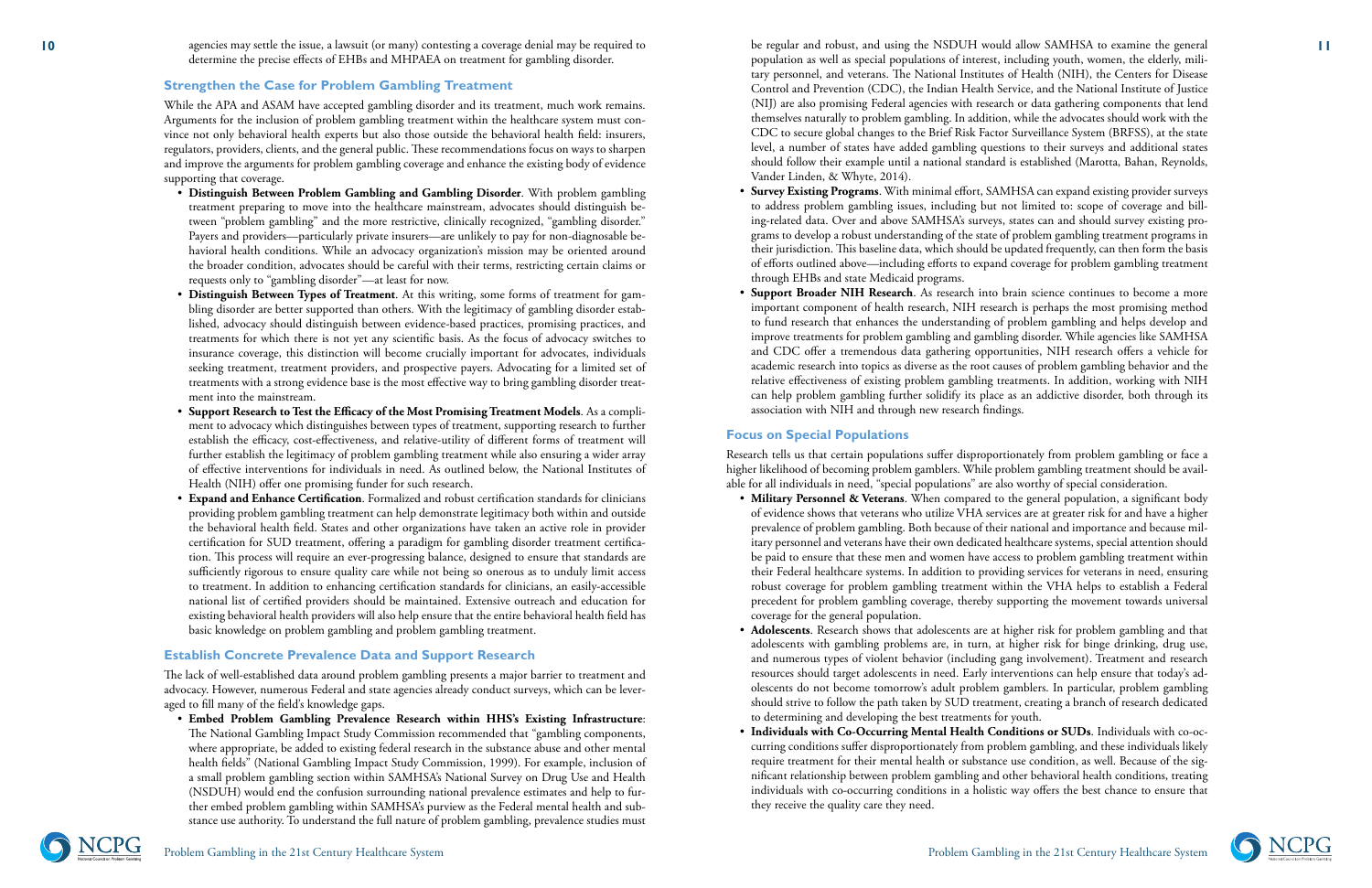

#### **12 13 WHAT YOU CAN DO**

The National Council on Problem Gambling's mission is to lead state and national stakeholders in the development of comprehensive policy and programs related to problem gambling. Our vision is to improve health and wellness by reducing the personal, social and economic costs of problem gambling. We prepared this report to provide NCPG members and anyone affected by gambling addiction from individuals, families, businesses and communities—with information on the Affordable Care Act and the anticipated significant changes to the US behavioral health system. NCPG will spearhead efforts at the Federal and state levels to ensure that gambling disorder is not excluded from coverage.

#### **JOIN NCPG**

All system change starts at the individual level. Our role is to harness the power of these single voices into a national chorus. By joining NCPG you will become part of a movement stretching back more than 40 years. We serve as the national advocate for the problem gambling field, and from our office in Washington, D.C. we will be active on Capitol Hill and with Federal agencies to pursue many of the national-level recommendations above. Our model includes both top-down and bottom-up advocacy. Members will receive national legislative alerts, advocacy tools and policy materials like this brief. You will be asked to write letters, sign petitions, contact your Congressional representatives, share your story and maybe even testify. Our State affiliate chapters provide the grassroots foundation essential for any sustainable campaign. They will also address state-specific issues, which is where many of the decisions about coverage and access will be made. Affiliates will help rally support in their state for our national initiatives. More information on membership at: [www.ncpgambling.org/joinnow](http://www.ncpgambling.org/joinnow)

#### **ADDITIONAL RECOMMENDATIONS**

Review your own insurance policy and ask your employers HR or EAP coordinator if it covers gam bling addiction? If gambling addiction is excluded or not mentioned, ask for it to be included using the information in this brief and though NCPG.

If you are a treatment provider or the affected individual, submit a request for reimbursement for a diagnosis of gambling disorder. We know that a significant percentage of individuals in treatment for gambling problems report having insurance but not using it. Some tried to use their insurance but were denied. Others did not use their insurance as they were concerned that this information would be used against them. One of the best ways to overcome stigma and shame, stop discrimination and receive equal treatment is to stand up.

If you are a treatment provider, problem gambler or family member who is denied coverage, speak out. Help us document these denials and the justification offered for them.

Corlette, S. L. (2013). Implementing the Affordable Care Act: Choosing an Essential Health Bene fits Benchmark Plan. The Commonwealth Fund. Retrieved from http://www.commonwealthfund. org/~/media/files/publications/issue-brief/2013/mar/1677\_corlette\_implementing\_aca\_choosing\_es sential hlt benefits reform brief.pdf

Join other healthcare, recovery and parity advocacy coalitions, and make sure they include gambling addic tion. We strongly support the Recovery Oriented Systems of Care (ROSC) movement and model and be lieve that individuals in recovery from gambling addiction can lead a better life in a supportive community.

#### **ACKNOWLEDGEMENTS**

Lead author Raanan Kagan along with Joshua Esrick and John Carnevale at Carnevale & Associates prepared this report for the National Council on Problem Gambling. Carnevale Associates, LLC offers guidance and practical solutions to governments, organizations, and communities as they confront the public policy and program challenges of the 21st century. The firm specializes in strategic planning, performance measurement, strategic communications, policy research.

Keith Whyte, Executive Director of the National Council on Problem Gambling, would like to thank Dr. Ty Lostutter, Dr. Jeff Marotta, Dr. Chuck Maurer, Dr. Marc Potenza, Dr. Lori Rugle and Mark Vander Linden for their review and comments.

#### **REFERENCES**

American Psychiatric Association. (1994). Diagnostic and statistical manual of mental disorders: Fourth Edition. Washington DC.

American Psychiatric Association. (2013). Disagnostic and Statistical Manual of Metal Disorders, Fifth Edition. Washington, DC.

American Society of Addiciton Medicine. (2013). The ASAM Criteria: Treatment Criteria for Ad dictive, Substance-Related, and Co-Occurring Conditions (3 ed.). Carson City, NV: The Change Companies.

Bernhard, B. J. (2009). The Arizona Problem Gambling Outcomes Report. UNLV & the Internation al Gaming Institute.

Beronio, K. P. (2013). ASPE Research Brief: Affordable Care Act Will Expand Mental Health and Substance Use Disorder Benefits and Party Protections for 62 Million Americans. U.S. Department of Health and Human Services, Office of the Assistant Secretary for Planning and Evaluation. Retrieved from http://aspe.hhs.gov/health/reports/2013/mental/rb\_mental.pdf

Brenhard, B., Crossman, E. W., & Cross, C. (2007). Evaluation of State-Funded Problem Gambling Treatment in Nevada.

Centers for Medicare & Medicaid Services. (2011). Essential Health Benefits Bulletin. Center for Consumer Information and Insurance Oversight. CMS. Retrieved from http://www.cms.gov/CCIIO/ Resources/Files/Downloads/essential\_health\_benefits\_bulletin.pdf

Centers for Medicare & Medicaid Services. (2013). The Mental Health and Addiction Equity Act. CMS Consumer Information and Oversight. Retrieved from http://www.cms.gov/CCIIO/Pro grams-and-Initiatives/Other-Insurance-Protections/mhpaea\_factsheet.html

Congressional Budget Office. (2014). Updated Estimates of the Effects of the Inusrance Coverage Provisions of the Affordable Care Act, April 2014. Retrieved from http://www.cbo.gov/sites/default/ files/cbofiles/attachments/45231-ACA\_Estimates.pdf

Frascella, J., Potenza, M. N., & Brown, L. L. (2010). Shared brain vulnerabilities open the way for nonsubstance addictions: carving addiction at a new joint? Annals of the New York Academy of Scineces, 1187, 194-375.

Gooding, P., & Tarrier, N. (2009). A Systematic Review and meta-analysis of Cognitive-Behavioral Interventions to Reduce Problem Gambling: Hedging Our Bets. Behav Re Ther, 47(7), 592-607.

Marotta, J., Bahan, M., Reynolds, A., Vander Linden, M., & Whyte, K. (2014). 2013 National Survey of Problem Gambling Services. Washington, DC: National Council on Problem Gambling.

Moore, T. (2013). Oregon Gambling Treatment Programs Evaluation Update 2013. Salem, OR: Oregon Health Authority, Addictions and Mental Health Division.

National Gambling Impact Study Commission. (1999). The National Gambling Impact Study Com mission Report. Retrieved from http://govinfo.library.unt.edu/ngisc/

O'Brien, C. (2011). Addiction and dependence in DSM-V. Addiction, 106, 866-867.

Pallessen, S., Mistem, M., Kvale, G., Johnsen, B.-H., & Molde, H. (2005). Outcome of Psychological Treatments of Pathological Gambling: A Review and meta-analysis. Addiction, 100(10), 1412-22.

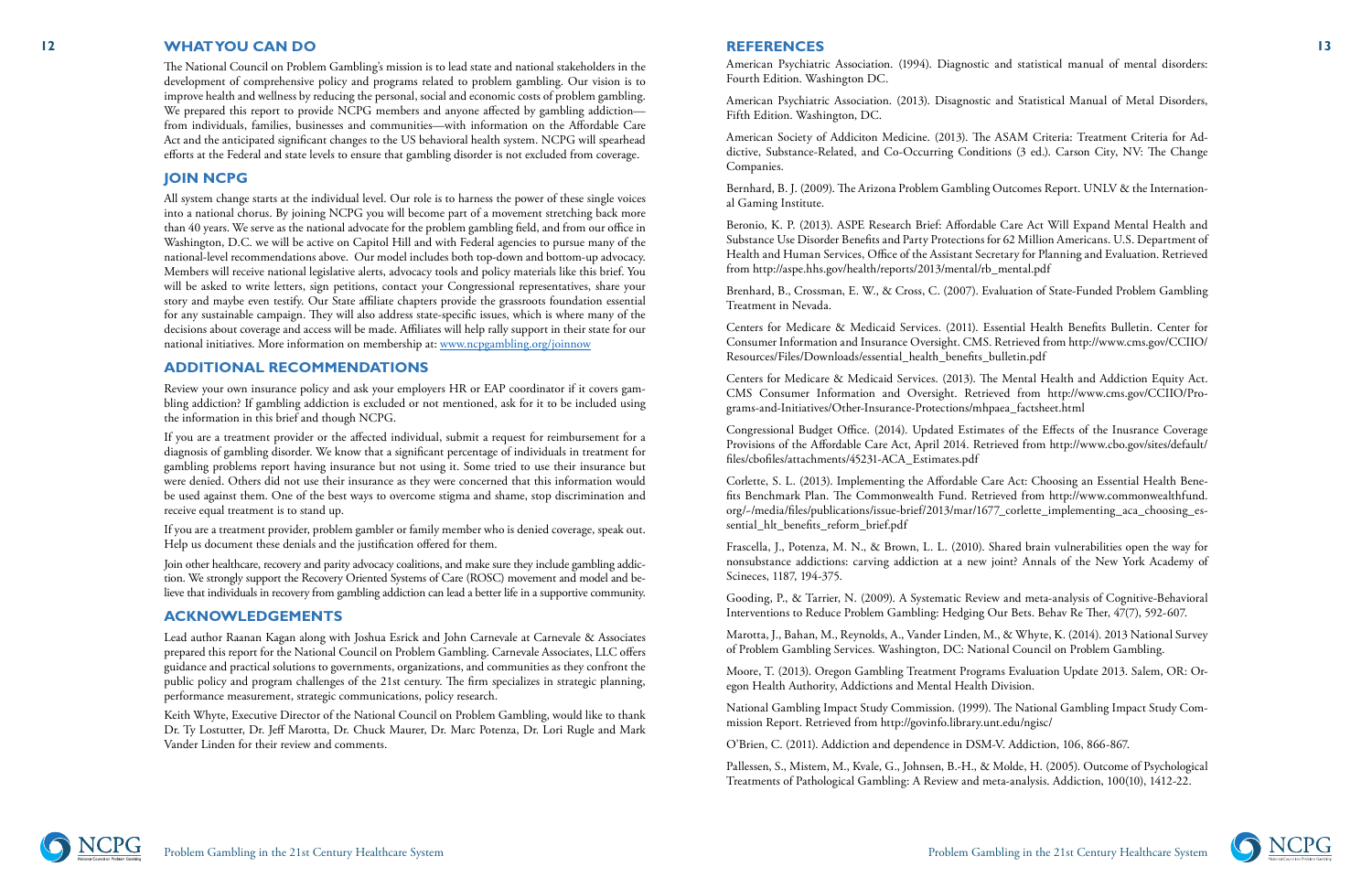

**14 14** Petry, N. (2008). Disordered Gambling and Its Treatment. Report to the Washington State Department of Social and Health Services, Division of Alcohol and Substance Abuse.

Petry, N. M., Blanoc, C., & Stinchfielf, R. V. (2013). An empirical evaluation of proposed changes for gam bling diagnosis in the DSM-5. Addiction, 108, 575-581.

Rennert, L. D. (2014). DSM-5 gambling disorder: prevalence and characteristics in a substance use disorder sample. Experimental and Clinical Psychopharmacology, 22(1), 50-56.

Shaffer, H., Hall, M., & Vander Bilt, J. (1999). Estimating the prevalence of disorder gambling behavior in the U.S. and Canada. Am J Public Health, 89, 1369-1376.

Stea, J. A., & Hodgins, D. C. (2011). A Critical Review of Treatment Approaches for Gambling Di soders. Current Drug Abuse Reviews, 4, 67-80.

Toce-Gerstein, M., Gerstein, D., & Volberg, R. (2009). A Rapid Screen for Adult Pathological and Problem Gambling. Journal of Gambling Studies, 25(4), 541-55.

Whyte, K. (2011). Statement to the United States House of Representatives, Energy & Commerce Comitte, Commerce, Manufacturing & Trade Subcommittee. Retrieved from http://democrats. energycommerce.house.gov/sites/default/files/documents/Testimony-Whyte-CMT-Internet-Gam ing-2011-10-25.

Williams, R. K., & Volberg, R. A. (2012). The population prevalence of problem gambling: method ological influences, standardized rates, jurisdictional differences, and worldwide trends. Report pre pared for the Ontario Problem Gambling Research Centre and the Ontario Ministry of Helath and Long Term Care . Retrieved from https://www.uleth.ca/dspace/handle/10133/3068